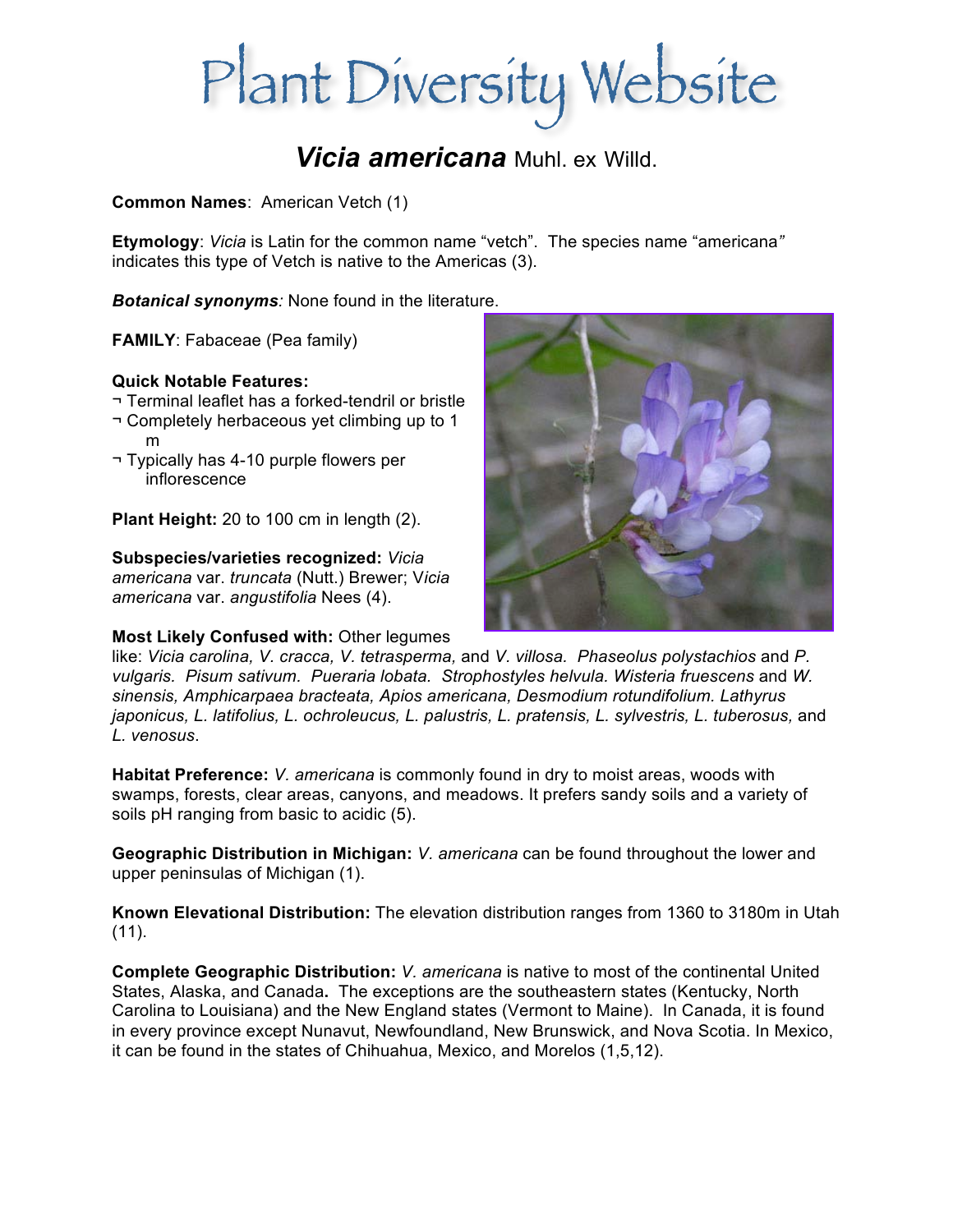**Vegetative Plant Description:** *Vicia americana* is a perennial plant.The compound leaves,

from the base to the tendril, are commonly 7 to 9cm in length, typically glabrous and pinnate, have two sharp and serrate stipules at the base, 4-8 leaflet pairs, which vary in pubescence presence and shape. The leaflets are usually entire (rarely toothed). The leaflets are 1.2 to 1.4cm wide and 2.5 to 3cm long. The secondary veins are "rib-like" and prominent. The stem can climb up to 100cm. The taproot's depth can reach down to 100cm (1,2,4,13, and 14 (cited in 15)).

**Climbing Mechanism**: *V. americana* uses the tendril of its terminal leaflet to climb (2).

**Flower Description:** The inflorescence has 4 to 10 purple hermaphroditic flowers, each about 15 to 25mm in length. Each flower has a five-toothed calyx tube 3.5 to 5.5mm



in length sometimes reported as somewhat gibbous at the base, a 15 to 25mm long bluishpurple corolla, 10 stamens, and an ovary composed of 1 superior pistil with 1 stigma (2,4,8,9,17,20).



**Flowering Time:** *Vicia americana* commonly blooms from May to July (7).

**Pollinator:** Bumblebees are reported to pollinate the flower (16).

**Fruit Type and Description:** The glabrous or hairy fruit is a legume and typically 25 to 35mm long, each containing 8 to 14 seeds. The pods dehisce when they are ripe (2,4,9,19).

**Seed Description:** The subglobose seeds are 3 to 4mm in length (4).

**Dispersal Syndrome:** Not found in the literature.

**Distinguished by**: *Lathyrus* leaflets are typically wider in proportion to their length than *Vicia*'s leaflet proportions. *Desmodium*, *Phaseolus*, *Amphicarpaea*, and *Strophostyles* have 3 leaflets while *Vicia* has 2, 4, or more leaflets. *Pisum* has longer and wider stipules than its lowest leaflets while *Vicia* has smaller stipules than its lowest



leaflets. *Wisteria* is a woody vine while *Vicia* is herbaceous. *Apios* has a developed terminal leaflet while *Vicia* has a terminal leaflet commonly represented by a forked-tendril or bristle, and *Pueraria* leaflets have no tendril (1,2).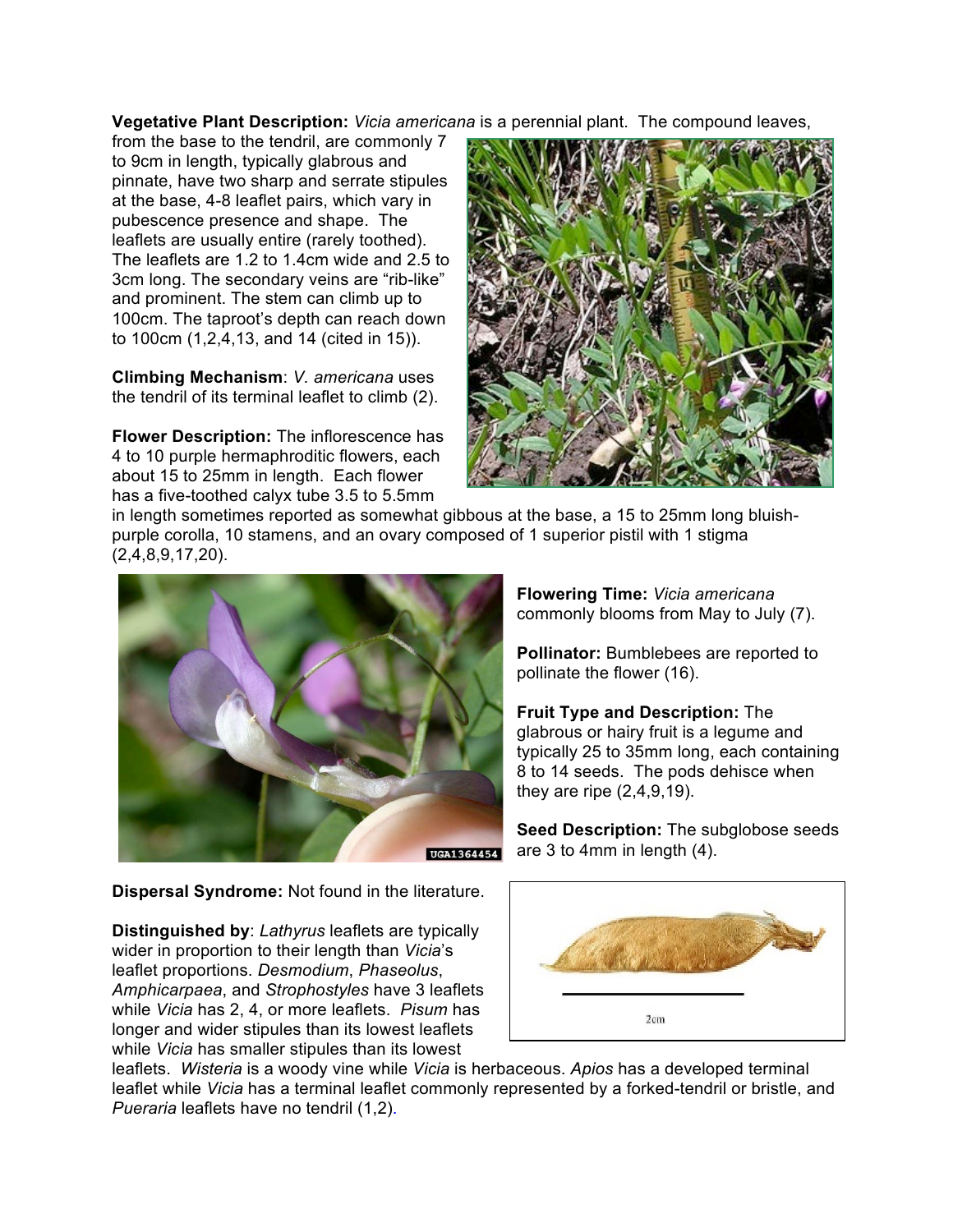**Other members of the family in Michigan:** *Wisteria* (1), *Amorpha* (2), *Amphicarpaea* (1), *Anthyllis* (1), *Apios* (1), *Astragalus* (3), *Baptisia* (4), *Caragana* (1), *Cercis* (1), *Chamaecrista* (2), *Cladrastis* (1), *Colutea* (1), *Crotalaria* (1), *Cytisus* (1), *Dalea* (1), *Desmodium* (12), *Genista* (1), *Gleditsia* (1), *Glycine* (1), *Gymnocladus* (1), *Hedysarum* (1), *Kummerowia* (1), *Lathyrus* (10), *Lespedeza* (13), *Lotus* (1), *Lupinus* (2), *Melilotus* (2), *Mimosa* (1), *Orbexilum* (1), *Phaseolus* (2), *Pisum* (1), *Pueraria* (1), *Robinia* (3), *Securigera* (1), *Senna* (1), *Strophostyles* (1), *Tephrosia* (1), *Trifolium* (9), *Vicia* (7), *Vigna* (1) [1].

**Ethnobotanical Uses:** American Vetch can be used to revegetate slimmed conifer or burnt areas. Native Americans eat the seeds and seedpods. The crushed and brewed leaves can be applied during baths to treat soreness and can treat spider bites (5,6).

**Phylogenetic Information**: *Vicia americana* is a member of the Fabaceae, subfamily Faboideae. Families Fabaceae. Polygalaceae, Quillajaceae, and Surianaceae form the Fabales order. The Fabales, Rosales, Cucurbitales, and Fagales form a monophyletic group within the Eurosids I within the larger Rosid group. All are eudicots are angiosperms (11).

**Interesting Quotation or Other Interesting Factoid not inserted above:** Native American women have used the brewed leaves as a medicine for love (6).

#### **Literature and websites used:**

- 1) Voss, E. G. 1985. *Michigan Flora* Part II. Ann Arbor, Michigan, USA: University of Michigan Press.
- 2) McGregor R. L. and T. M. Barkley. 1986. *Flora of the Great Plains*. Lawrence, Kansas, USA: University Press of Kansas.
- 3) Brown, R. W. 1956. *The Composition of Scientific Words*. Washington, D. C., USA: Smithsonian Institution Press.
- 4) Fernald, M. L. 1970. *Gray's Manual of Botany*. New York, New York, USA: Van Nostrand Publishing
- 5) USDA, ARS, National Genetic Resources Program. *Germplasm Resources Information Network* - (*GRIN*) [Online Database]. National Germplasm Resources Laboratory, Beltsville, Maryland. http://www.ars-grin.gov/cgi-bin/npgs/html/taxon.pl?41449
- 6) Moerman, D. E. 1998. *Native American Ethnobotany*. Oregon, USA: Timber Press. http://www.ibiblio.org/pfaf/cgi-bin/arr\_html?Vicia+americana
- 7) Gleason, H. A. 1968. The New Britton and Brown Illustrated Flora of the Northeastern United States and Adjacent Canada Vol 2. New York, USA: Hafner Publishing Company, Inc.
- 8) Plants for a Future, 1996-2003. http://www.ibiblio.org/pfaf/cgi-bin/arr\_html?Vicia+americana
- 9) Hickman, J. C. 1993. *The Jepson Manual: Higher Plants of California*. Berkeley, California, USA: University of California Press.
- 10) Ramsey. R. D. Digital Atlas of the Vascular Plants of Utah. http://www.gis.usu.edu/Geography-Department/utgeog/utvatlas/family/faba2/viam.html
- 11) ANGIOSPERM PHYLOGENY GROUP 2003. An update of the Angiosperm Phylogeny Group classification for the orders and families of flowering plants: APG II. *Botanical Journal of the Linnean Society* 141(4):399-436.
- 12) USDA Plants Profile, http://www.nrcs.usda.gov/
- 13) Wasser, C. H. 1982. *Ecology and Culture of Selected Species Useful in Revegetating Disturbed Lands in the West*. Washington DC, USA: Department of the Interior, Fish and Wildlife Service.
- 14) Wooley, S.B. compiler. 1936. Root Systems of Important Range Plants of the Boise River Watershed: A Catalogue of Species Excavated by Liter E. Spence, collaborator.